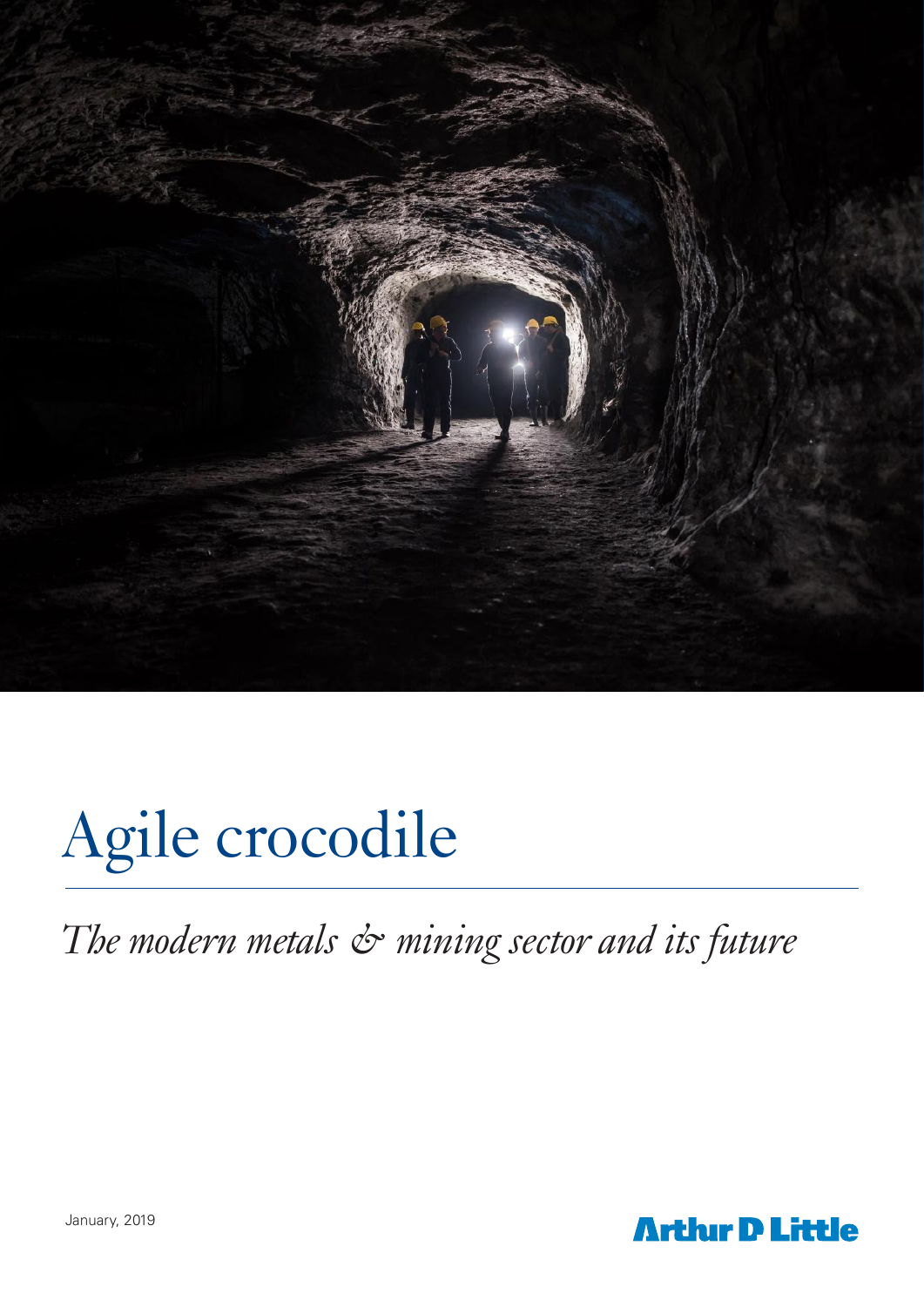## **Content**

| Preface and introduction                                                              | 3               |
|---------------------------------------------------------------------------------------|-----------------|
| 1. Four industrial revolutions and their impact on the metals & mining sector         | $\overline{a}$  |
| 2. Modern digital technologies and how quickly the sector can digest them             | $6\phantom{1}6$ |
| 3. The current hot topics, the most promising over the next two to three years        | 7               |
| 4. Current application of digital technologies across the metals & mining value chain | 8               |
| 5. Where is the money, and what are the financial gains?                              | 9               |
| 6. Case studies: What has been achieved so far                                        | 10              |
| 7. What does this all mean for organizations?                                         | 13              |
| 8. Moving from "digital aware" to "digital native"                                    | 14              |
| 9. How to enable successful transformation?                                           | 15              |
| 10. Key suggestions for navigating successful digitalization                          | 16              |
| 11. Our experience in the metals & mining sector                                      | 17              |

### **Authors:**



**Jaap Kalkman** Partner Energy & Utilities, Dubai kalkman.jaap@adlittle.com



**Ilya Epikhin**  Principal Metals & Mining/Energy & Utilities, Dubai ilya.epikhin@adlittle.com





**Stephen Rogers** Partner Energy & Utilities, London rogers.stephen@adlittle.com

**Arvind Rajeswaran** Manager Energy & Utilities, Dubai rajeswaran.arvind@adlittle.com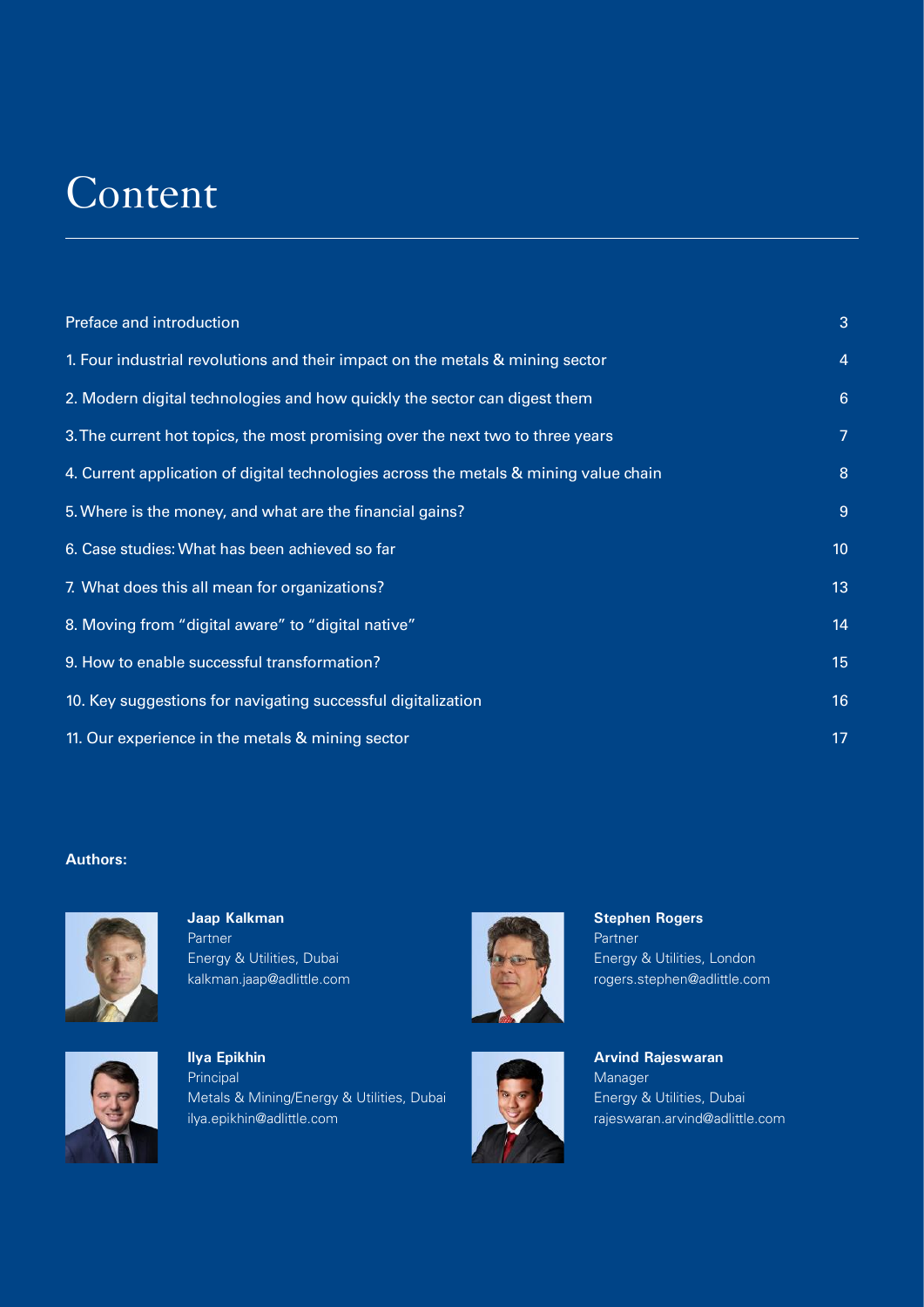## Preface and introduction

Modern crocodiles are unique creatures. They are the current reflection of the ancient eras, the least changed from their prehistoric relatives that lived 250 million years ago.

However, they have not been static since they first appeared on the evolutionary scene. Despite looking almost the same as they did millions of years ago, the species we see around us today is completely different in essence to those that once existed; they are specialized creatures in their own right, rather having had stagnant development since ancient times. And given how much they've changed since their origin, we can't even imagine what might happen in the future.

The mining industry, like the crocodile, is one of the oldest types of human activity, dating back to ancient times. Since civilization began, people have used mining techniques to access minerals in the earth. Long ago the sector was underdeveloped, complex and dangerous. Now we see a completely different animal, dramatically improving year on year. Modern mining might conceptually look the same as the version 1,000 years ago, but its essence is completely different.

It is still believed that the metals & mining sector is quite slow when we talk about quick adoption of new technologies.

However, we can clearly see that over the past decade the major mining companies have started to adopt high-tech digital inventions. They are running pilots in different areas, and assessing and feeling the real impact of the fourth industrial revolution on their supply chains, operations, safety and overall process efficiency.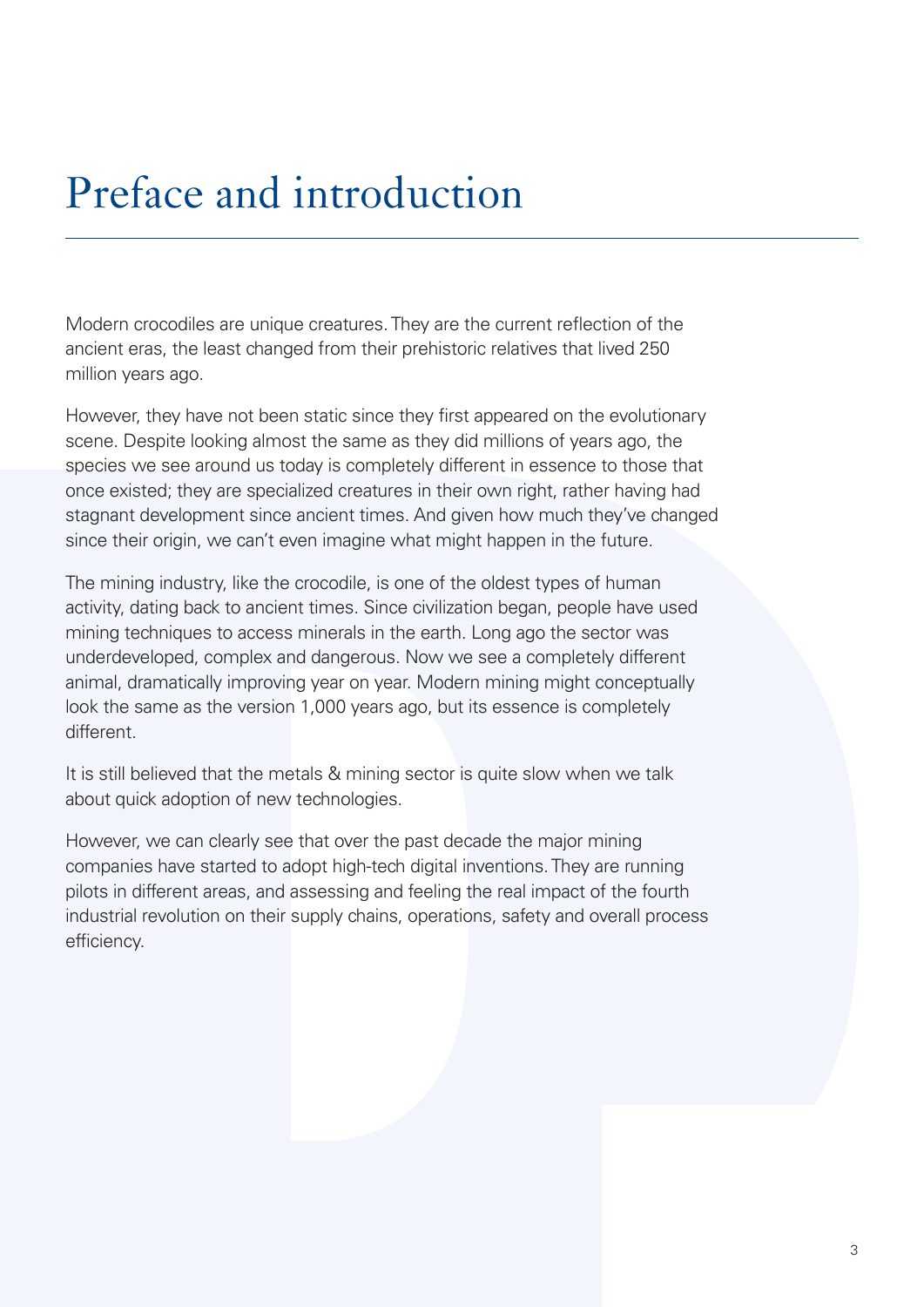## 1. Four industrial revolutions and their impact on the metals & mining sector

The world has witnessed three industrial revolutions in the past 200 years, and is on the brink of the fourth one, mainly driven by digitalization.

Each revolution has been enabled by technological advancements and led to fundamental changes in the ways industries functioned. The first revolution was heralded by the invention of the steam engine in the 18th century, which enabled massive industrial production and rapid mechanization in manufacturing. The second revolution was caused by electrification, which brought about the use of machines powered by electricity and led to mass production based on division of labor. The third revolution, enabled by software and electronics, led to full automation of industrial processes.

Now, in the 21st century, we stand at the forefront of the next industrial revolution, which will be powered by digitalization. Digital technology will be used on a massive scale to monitor and control industrial processes. Autonomous and connected systems will be able to work independently, powered by large volumes of information and analytics. Humans and these systems are envisioned to work seamlessly together.

The industrial revolutions have transformed the metals & mining industry, which is also moving to a 4.0 state driven by digitalization.

The metals & mining industry has been significantly transformed by the industrial revolutions of the past. Mining 1.0, the first transformation, was enabled by the advent of mechanical production through hydraulic drills and steam-powered engines. Mining 2.0 and Mining 3.0 leveraged the key inventions of the corresponding industrial revolutions – mass production and automation, respectively.

We expect the mining industry to undergo another transformation soon – Mining 4.0 – enabled by the fourth industrial revolution. Mining 4.0 will be about using the power of digitalization to transform the value chain. This will be driven by the digitalization of mining processes and integration of the industry in digital ecosystems, through adoption of advanced technologies that have the potential to bring increased productivity, lower cost bases, and increased safety and security.



Figure 1: The four industrial revolutions

Source: WEF, Arthur D. Little analysis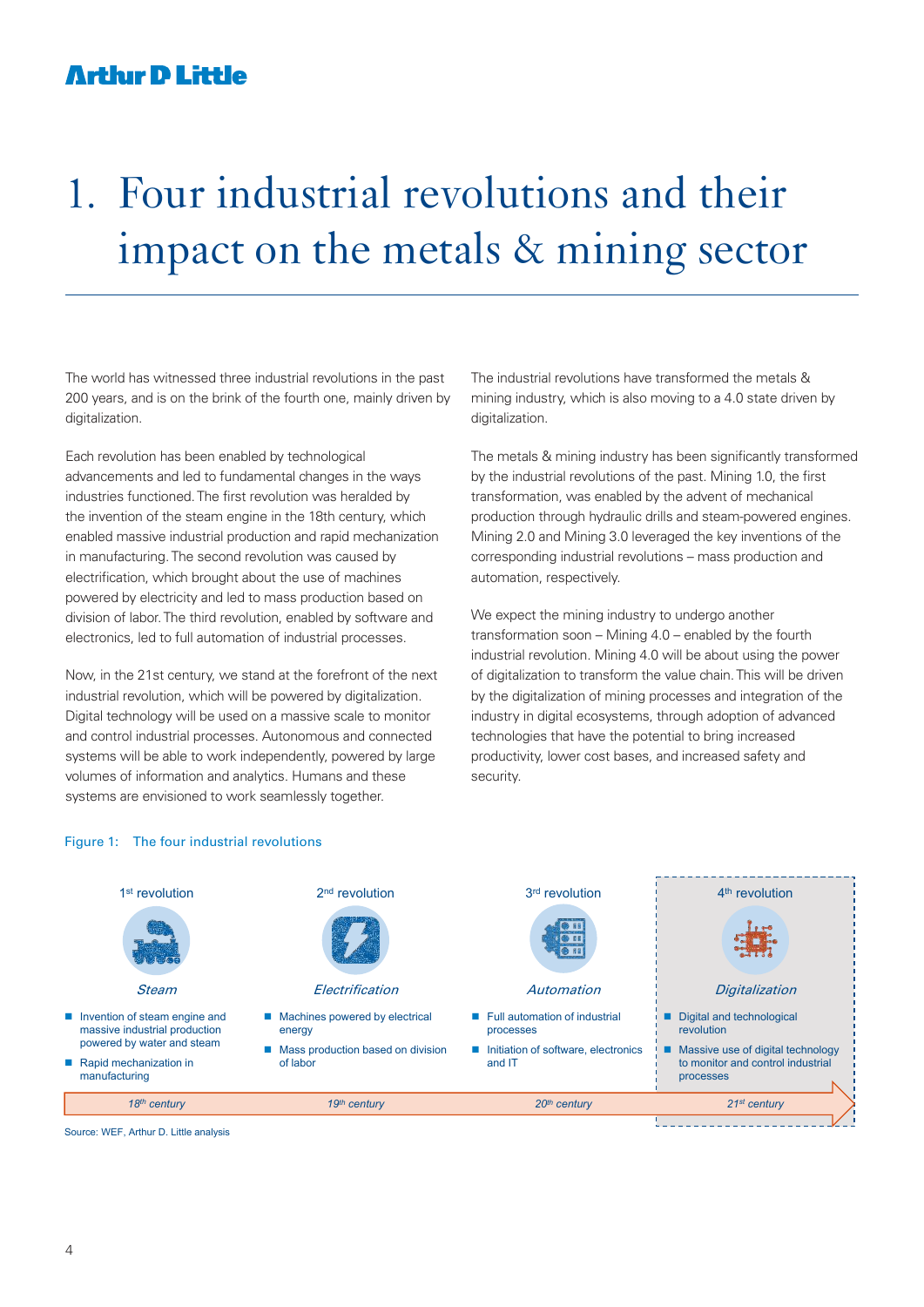#### Figure 2: The mining sector is moving to digitalization

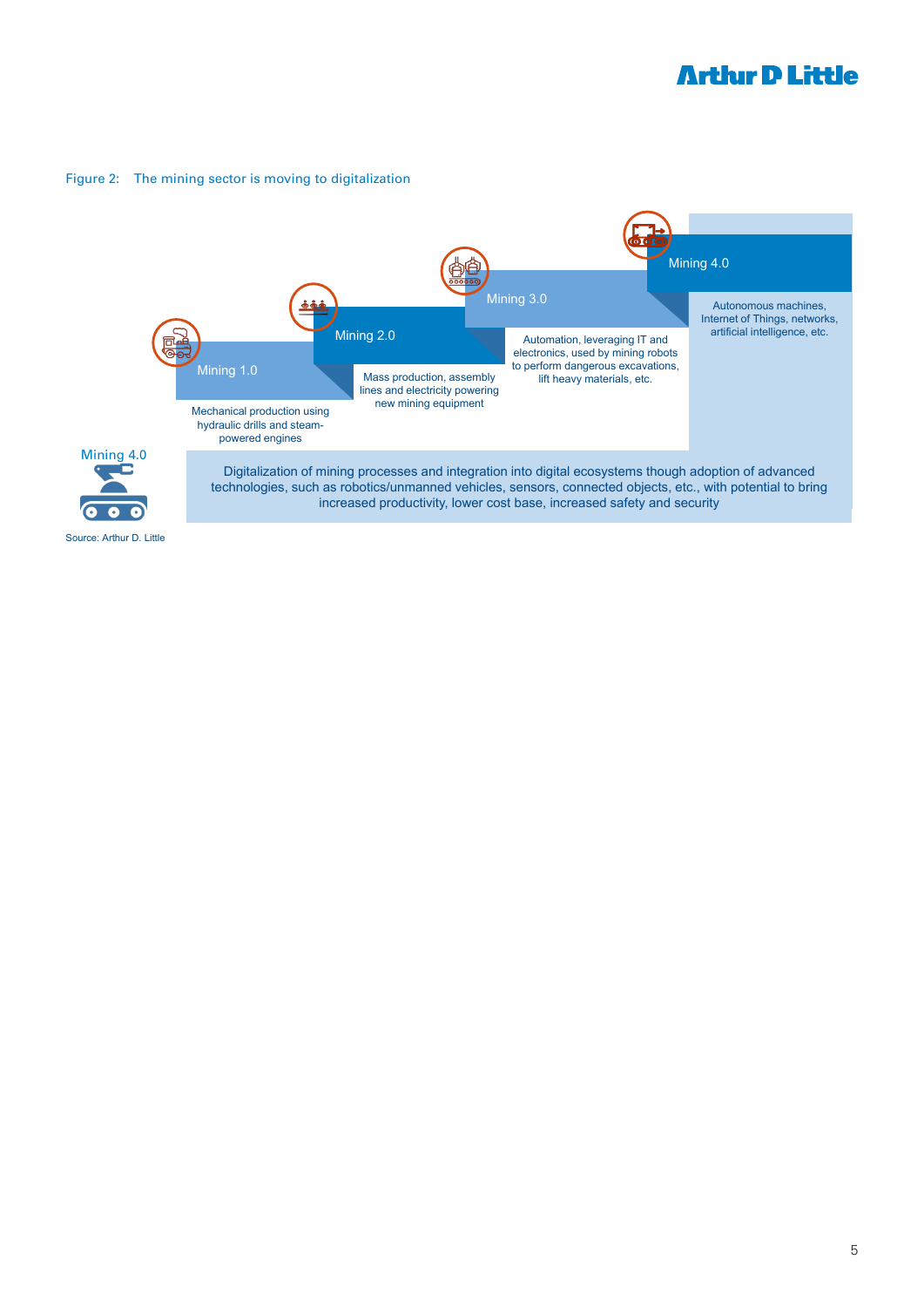## 2. Modern digital technologies and how quickly the sector can digest them

Digital technologies transforming the mining industry are in different stages of development, with some having immediate impact.

We have attempted to highlight the key technologies across three phases (see Figure 3):

- $\blacksquare$  The first wave refers to technologies with near-term availability, i.e., technologies that are being deployed by selected players or use cases that are being tested. These technologies are the current hot topics, the most promising ones over the next two to three years.
- The second wave refers to technologies that are in the early stages of development. They hold potential but are expected to take a few years to reach the market as large-scale, viable solutions.

 $\blacksquare$  The third wave corresponds to technologies that could redefine the future and exist at a conceptual level.

The focus of this viewpoint is on near-term technologies, as they hold immediate potential for generating value for the mining industry. Some of the technologies in this wave – AV/ VR and autonomous vehicles – have started seeing industry implementation on a small scale. The near-term technologies will form a foundation for more advanced transformation, and in the future, we can expect to see space mining, bio chips and optical computing impacting the metals & mining industry.



#### Figure 3: Stages of the key digital technologies in relation to the metals & mining sector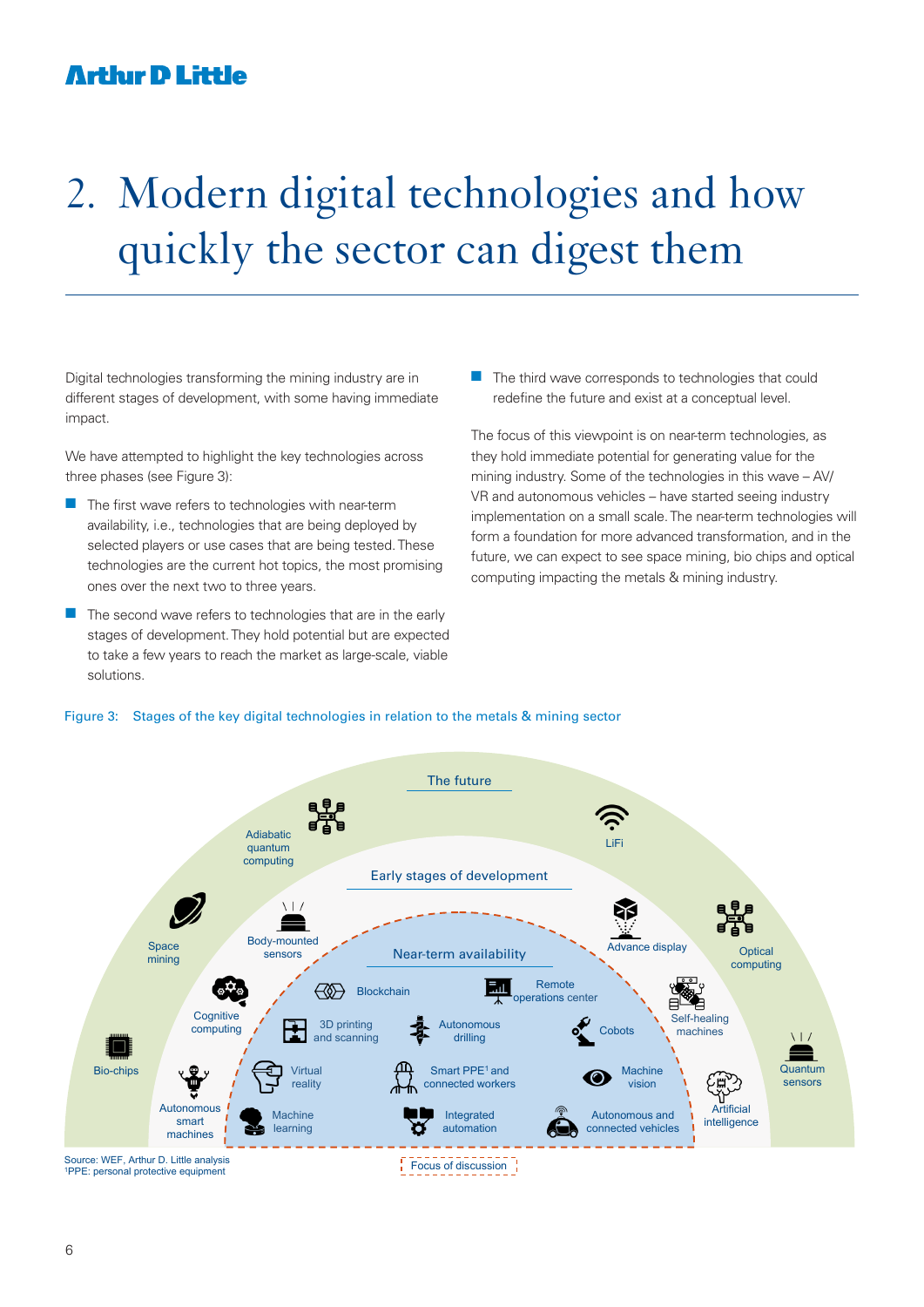## 3. The current hot topics, most promising over the next two to three years

A digital mine is when everything is connected and most of the processes are autonomous. Connected workers facilitate realtime tracking and monitoring of their health essentials, which improves worker safety and performance. Most of the machines are autonomous – either working by themselves or controlled by a remote operations center (ROC).

The various types of equipment used also communicate with each other and with the ROC. The workers, machines and vehicles use mobile connectivity to send data to the analysis center, where complex calculations and sophisticated software facilitate real-time decision-making backed by data. The Internet of Things (IoT) is enabling connection of all workers and equipment to each other, which is resulting in efficient mining and safer working environments.

The fundamental technologies currently underpinning the digital mine are the IoT, analytics, edge computing and 5G.

- **The IoT:** Every device and worker is connected. The IoT provides the platform for connecting multiple sensors that generate large volumes of data.
- Analytics: Data generated by IoT devices is analyzed to derive meaningful insight, and this is performed in real time in some cases. For example, analytics coupled with AI helps enable autonomous vehicles and machines.
- **Edge computing:** Analytics need to be performed closer to the location where the data is generated. This ensures realtime analysis and insight generation. Therefore, data centers are moving closer to mines for faster data processing.
- **5G:** Large-scale data communication will require high-quality and reliable connectivity, which will be supported by 5G technology.



### Figure 4: Near-term opportunities for the metals & mining sector enabled by the IoT

Source: Arthur D. Little analysis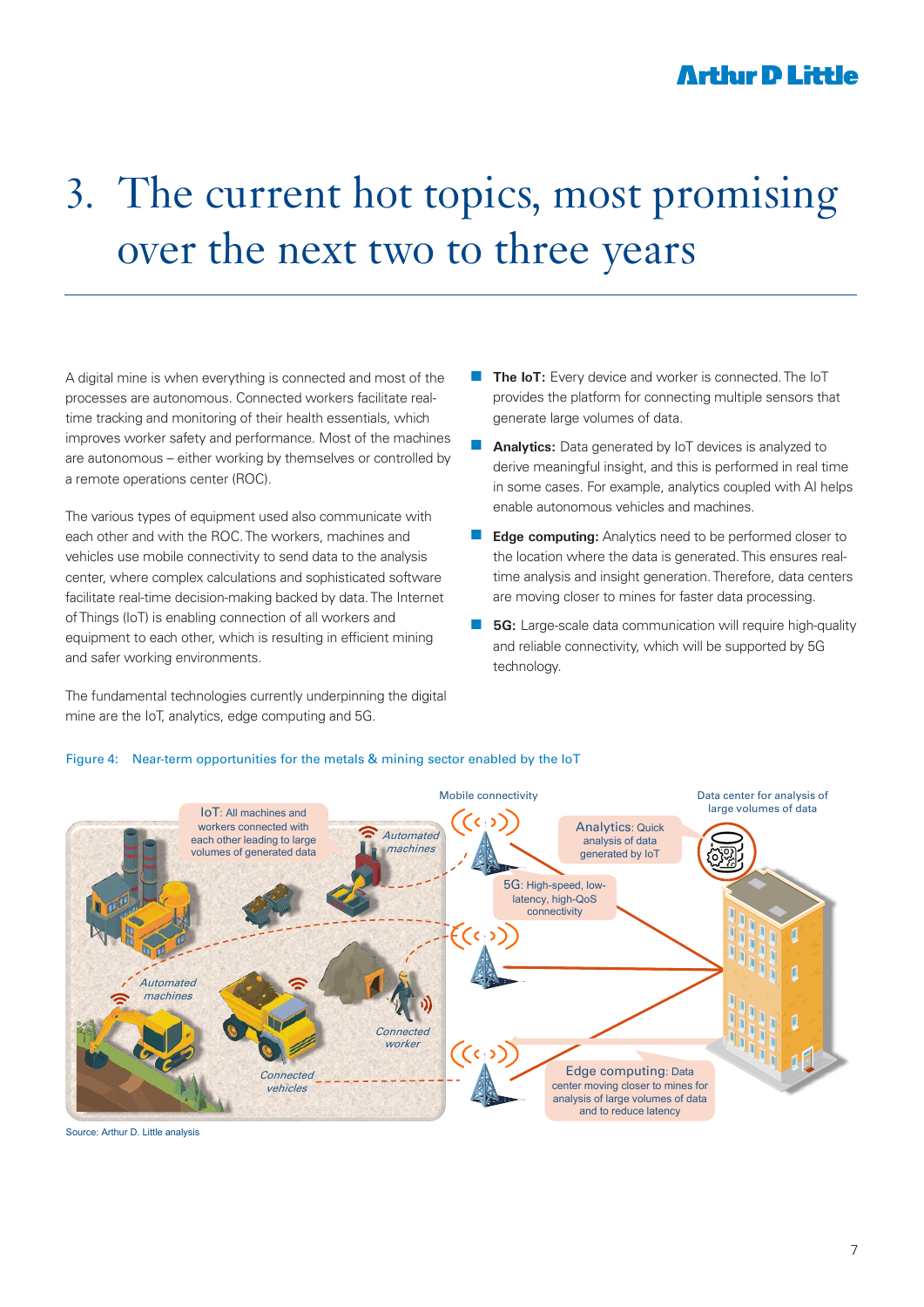## 4. Current use of digital technologies across the metals & mining value chain

Certain digital technologies have already found their applications across the value chain, from exploring for potential minerals to selling the processed metals in the market. Some of these technologies, such as blockchain and machine learning, have multiple use cases.

Blockchain can find potential usage in selling metals via smart contracts and improving the sales of metal/minerals, for which the seller could prove its provenance to provide assurance around the final product. The technology can also be used to reduce the cost of international payments and managing inventory at different locations.

Machine learning can be used for smart sorting and extraction, thereby improving ore recovery rates. Additionally, the technology could ensure selection of sites with higher success rates for exploration, with the support of artificial intelligence and analytics.

#### Figure 5: Examples of digital technologies across the metals & mining value chain



Source: Arthur D. Little analysis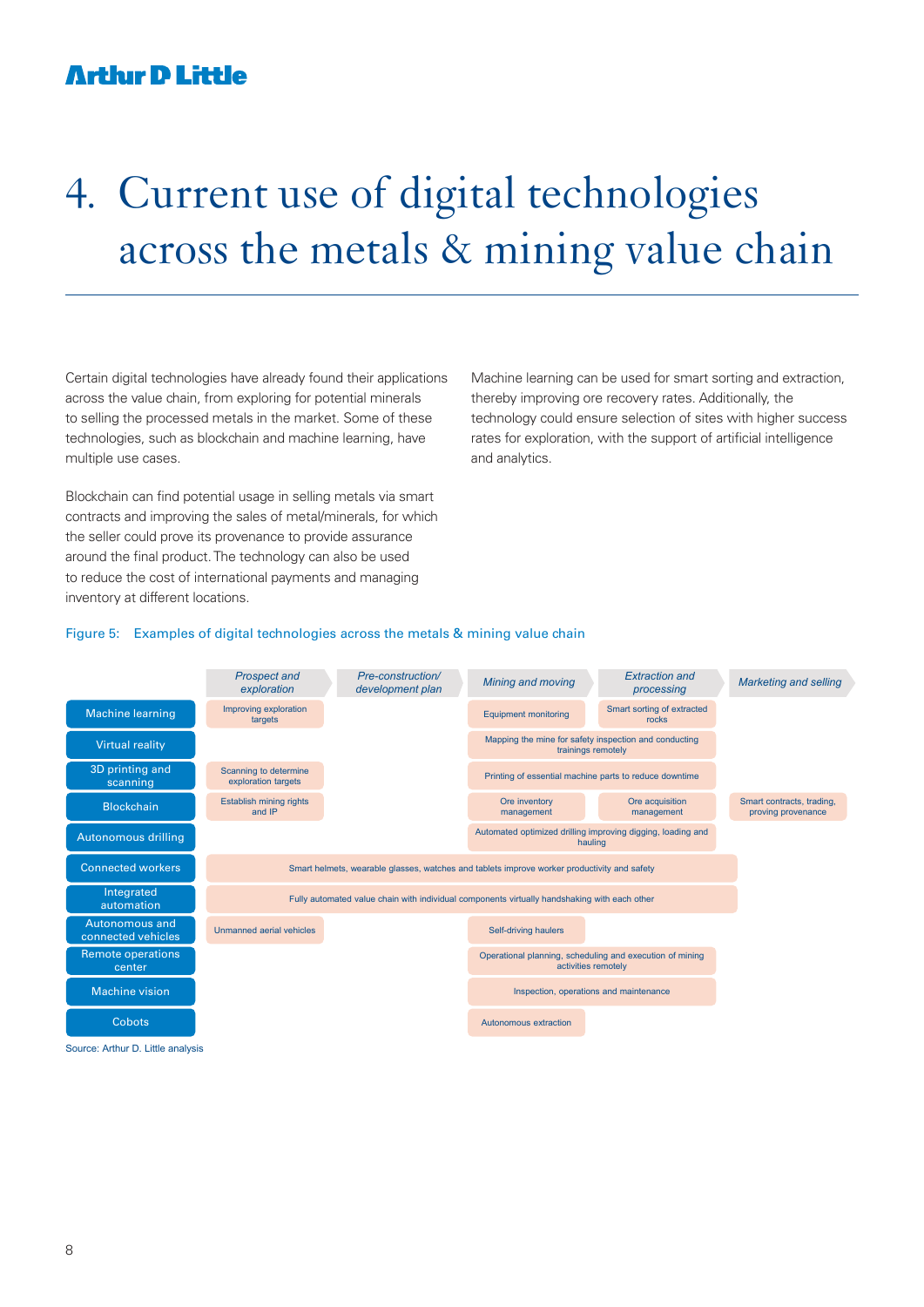## 5. Where is the money, and what are the financial gains?

Digitalization is expected to result in substantial financial gains, as significant value will be created through revenue enhancement, cost reduction and efficient use of capital.

Revenue can be enhanced through higher sales volumes and commanding a price premium. Blockchain technology has the potential to reduce trading barriers, thereby increasing trade volumes. High-quality metals and minerals extracted through machine learning, cobots (collaborative robots), etc., can command premium prices in the market.

Companies can realize significant savings across various components such as processing, labor, transportation and energy costs. For example, lower equipment downtime due to automation supported by 3D printing will help significantly drop relevant expenses. Major improvements in labor productivity can be achieved by conducting advanced safety inspections and training workers remotely, enabled by virtual reality and connected-worker solutions.

Reduced working capital requirements free up more funds for the company and ensure higher liquidity. Managing inventory of spare parts efficiently by using 3D printing lowers current assets, bringing working capital down. Spare-part requirements could be further reduced by using machine learning and machine vision, which could predict when an asset or any of its components needs to be replaced. In addition, capex could be saved in the long term through improved investment decisions, by adopting advanced exploration technologies to identify the most suitable target sites for mining activities.

#### Figure 6: Areas of specific impact on mine performance from the new technologies

|                    | Area of impact                    | Application                                                                            | <b>Technology</b>                                     |
|--------------------|-----------------------------------|----------------------------------------------------------------------------------------|-------------------------------------------------------|
| Revenue            | Higher volume                     | Trading potential enhancement of metals and mining resources through smart contracts   | <b>Blockchain</b>                                     |
|                    | Higher price and vol.             | Higher sales through clear supply chain mapping and proving provenance                 | <b>Blockchain</b>                                     |
|                    | <b>Higher price</b>               | Using improved sorting and extraction techniques to obtain high-quality final products | Machine learning, cobots                              |
|                    | Higher price and vol.             | Enhanced availability of supply-constrained metals via efficient extraction            | Multiple technologies                                 |
|                    | Lower SG&A                        | Reduced international transaction costs                                                | <b>Blockchain</b>                                     |
|                    | Lower production costs            | Low downtime of equipment due to automation, supported by 3D printing                  | Multiple technologies                                 |
|                    | Lower production costs            | High recovery rates                                                                    | Machine learning, machine vision, cobots              |
|                    | Lower transportation costs        | Optimized fleet usage                                                                  | Autonomous/connected vehicles                         |
| Opex               | <b>Higher labor productivity</b>  | Improved safety inspections and trainings for laborers                                 | Virtual reality, connected workers                    |
|                    | <b>Higher labor productivity</b>  | Improved utilization of labor resources for operations and maintenance                 | Remote operations center                              |
|                    | Lower labor costs                 | Reduced labor requirement through fully automated value chain with virtual handshaking | Integrated automation                                 |
|                    | Lower procurement costs           | Supply-chain fool-proofing for raw materials and equipment                             | <b>Blockchain</b>                                     |
|                    | <b>Higher current liabilities</b> | Automated ore management at ports and inventory management at warehouses               | <b>Blockchain</b>                                     |
| Working<br>capital | Lower current assets              | Improved spare-parts inventory management                                              | 3D printing                                           |
| Capex              | Lower investment                  | Improved exploration targets leading to effective capex deployment                     | Machine learning, 3D scanning,<br>autonomous vehicles |
|                    | Lower equipment cost              | Optimized asset replacement and reduced asset failure                                  | Machine learning, machine vision                      |
|                    | Source: Arthur D. Little          |                                                                                        |                                                       |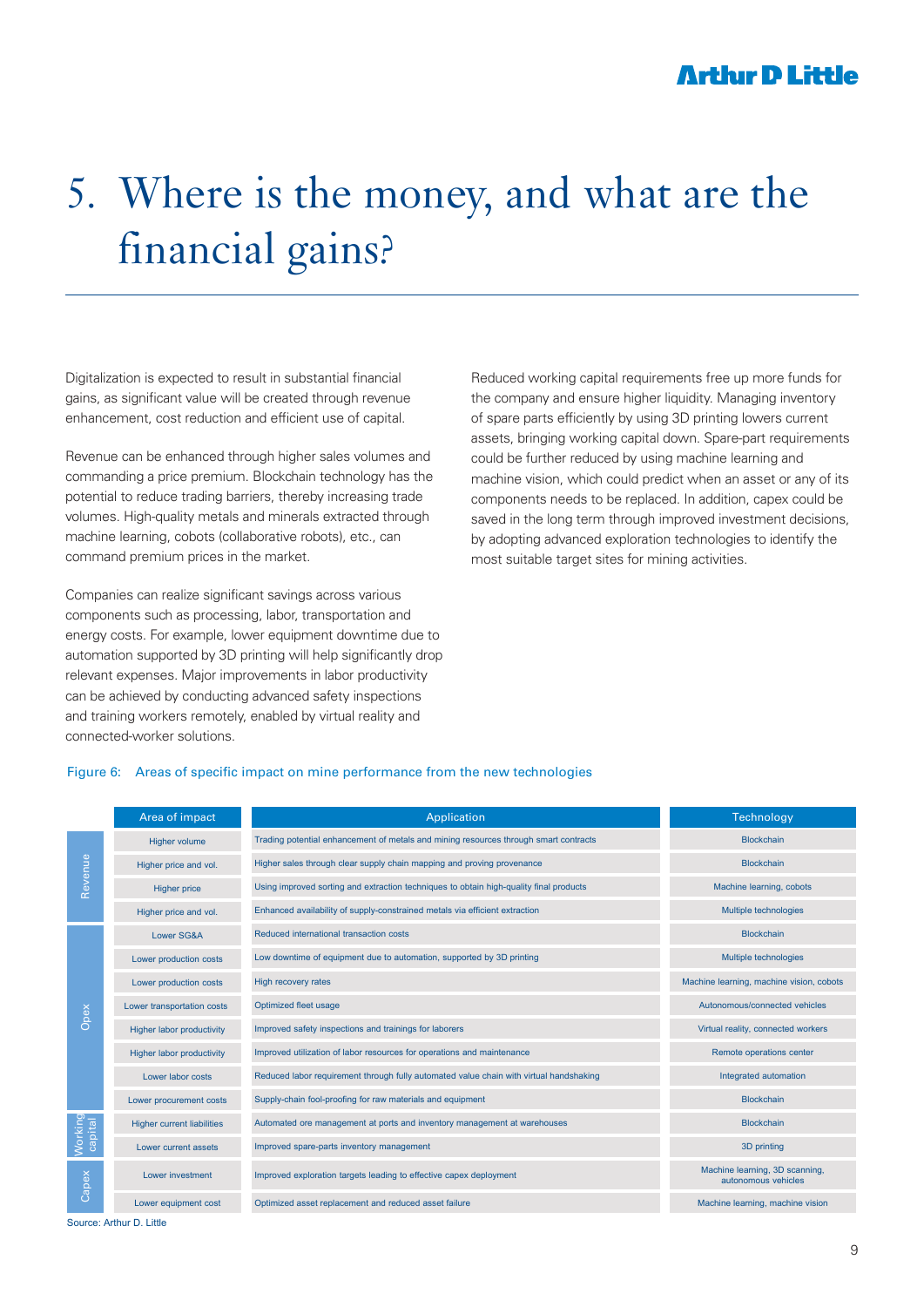## 6. Case studies: What has been achieved so far

We have compiled a set of recent case studies illustrating the current advances and technology usage in the sector.

It can already seem that the new technologies are used successfully at all the stages of mine development: from prospecting and exploration to sales & marketing.

**Prospecting and exploration:** Severalmaz is piloting drones for aerial survey of diamond mines in Lomonosov, Russia.

|                                             | <b>Prospect and</b><br>exploration | Pre-construction/<br>development plan                                                                  | Mining and moving                                                   | <b>Extraction and</b><br>processing | Marketing and selling                                                                      |
|---------------------------------------------|------------------------------------|--------------------------------------------------------------------------------------------------------|---------------------------------------------------------------------|-------------------------------------|--------------------------------------------------------------------------------------------|
| Machine learning                            |                                    |                                                                                                        |                                                                     |                                     |                                                                                            |
| Virtual reality                             |                                    |                                                                                                        |                                                                     |                                     |                                                                                            |
| 3D printing and<br>scanning                 |                                    |                                                                                                        |                                                                     |                                     |                                                                                            |
| Blockchain                                  |                                    |                                                                                                        | Severalmaz, a subsidiary of Russian state-owned diamond mining firm |                                     |                                                                                            |
| <b>Autonomous drilling</b>                  |                                    | Alrosa, is testing unmanned aerial vehicles for surveying mines                                        |                                                                     |                                     |                                                                                            |
| <b>Connected workers</b>                    | ÷                                  | employing a Geoscan 401 Geodesy quadcopter and Geoscan 101                                             | The company carried out the survey at the Lomonosov mine in Russia, |                                     |                                                                                            |
| Integrated<br>automation                    | Geodesy aircraft                   | Preliminary estimates of the results show that use of drones for site<br>exploration is very promising |                                                                     |                                     | <b>Benefits</b>                                                                            |
| <b>Autonomous and</b><br>connected vehicles |                                    |                                                                                                        |                                                                     |                                     | Increased survey accuracy:<br>The survey measurement error<br>was within acceptable limits |
| <b>Remote operations</b><br>center          |                                    |                                                                                                        |                                                                     |                                     | Improved safety: Worker                                                                    |
| Machine vision                              |                                    |                                                                                                        |                                                                     |                                     | safety increases considerably<br>as on-ground human<br>involvement decreases               |
| Cobots                                      |                                    |                                                                                                        |                                                                     |                                     |                                                                                            |

**Pre-construction and development:** Rio Tinto is using 3D mapping technology to improve mineral recovery at its mines.

|                                      | Prospect and<br>exploration                                                                                                                                                  | Pre-construction/<br>development plan                                                                                           | Mining and moving                                                        | <b>Extraction and</b><br>processing                                                        | Marketing and selling                                           |
|--------------------------------------|------------------------------------------------------------------------------------------------------------------------------------------------------------------------------|---------------------------------------------------------------------------------------------------------------------------------|--------------------------------------------------------------------------|--------------------------------------------------------------------------------------------|-----------------------------------------------------------------|
| Machine learning                     |                                                                                                                                                                              |                                                                                                                                 |                                                                          |                                                                                            |                                                                 |
| <b>Virtual reality</b>               |                                                                                                                                                                              |                                                                                                                                 |                                                                          |                                                                                            |                                                                 |
| 3D printing and<br>scanning          |                                                                                                                                                                              |                                                                                                                                 |                                                                          |                                                                                            |                                                                 |
| <b>Blockchain</b>                    | Rio Tinto is using 3D mapping technology through RTV's software to identify                                                                                                  |                                                                                                                                 |                                                                          |                                                                                            |                                                                 |
| <b>Autonomous drilling</b>           | the size, location and quality of the ore in real time, which results in greater<br>certainty of the nature of the deposits at early stages of the mine<br>development phase |                                                                                                                                 |                                                                          |                                                                                            |                                                                 |
| <b>Connected workers</b>             |                                                                                                                                                                              |                                                                                                                                 | Rio retrieves data from automated trucks and drills operating on mines   |                                                                                            |                                                                 |
| Integrated<br>automation             |                                                                                                                                                                              |                                                                                                                                 | In 2014, it enabled Rio Tinto to increase iron ore mining at its Pilbara |                                                                                            | <b>Benefits</b>                                                 |
| Autonomous and<br>connected vehicles |                                                                                                                                                                              | operations by 250,000 tons; trials are also taking place in other Rio<br>product groups, including copper, diamond and minerals |                                                                          | Cost reduction: As focus is<br>more on high-value ore, waste<br>and operation costs reduce |                                                                 |
| <b>Remote operations</b><br>center   |                                                                                                                                                                              |                                                                                                                                 |                                                                          |                                                                                            | Productivity gain: More metal<br>extracted due to more accurate |
| <b>Machine vision</b>                |                                                                                                                                                                              |                                                                                                                                 |                                                                          |                                                                                            | drill blasting and sharper<br>boundary identification           |
| <b>Cobots</b>                        |                                                                                                                                                                              |                                                                                                                                 |                                                                          |                                                                                            |                                                                 |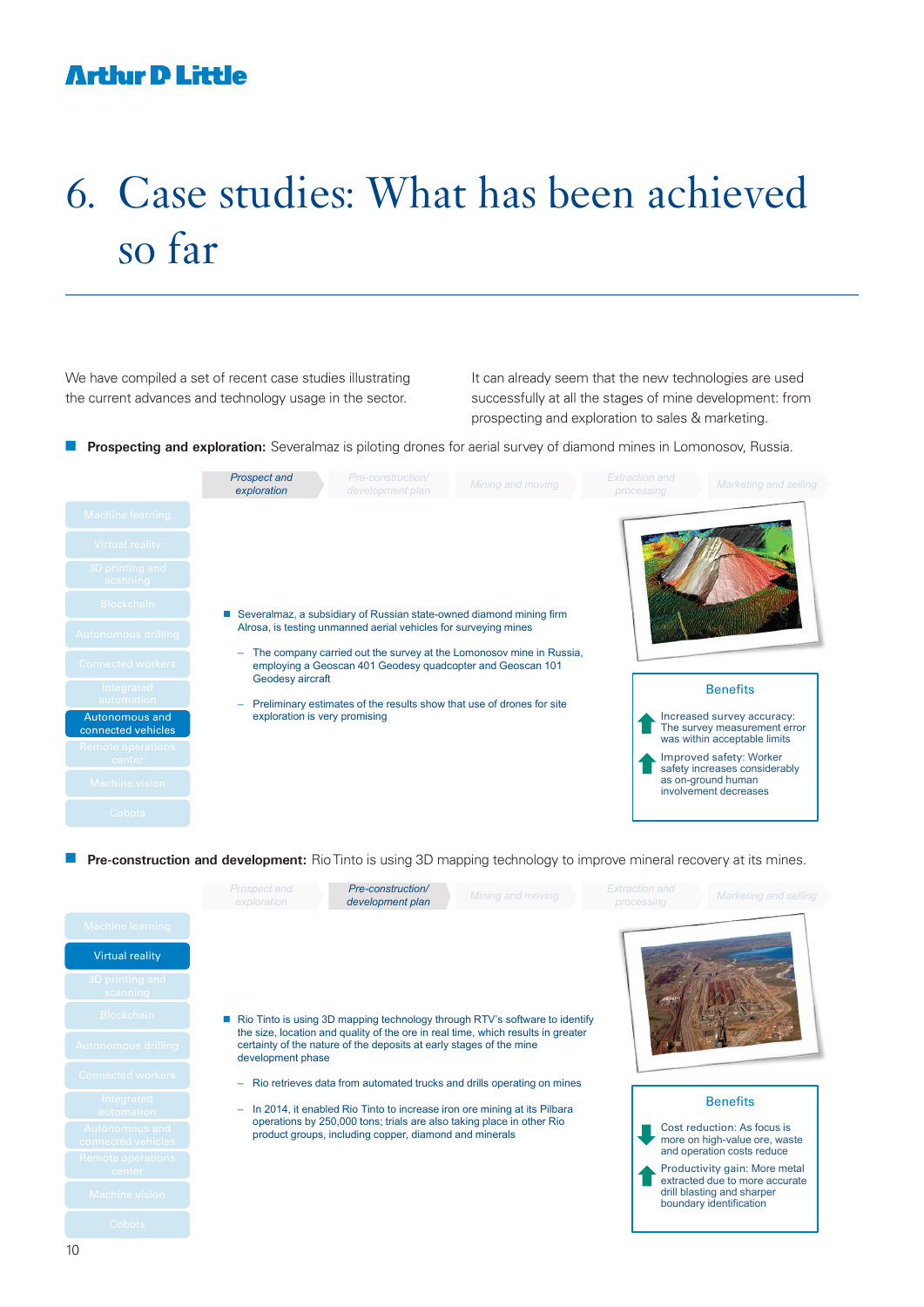**n Mining and material moving:** BHP is using autonomous drills at its mining sites that are controlled by a remote operations center.

|                                      | Prospect and<br>exploration | Pre-construction/<br>development plan                                | Mining and moving                                                            | <b>Extraction</b> and<br>processing                 | Marketing and selling                                                                                |
|--------------------------------------|-----------------------------|----------------------------------------------------------------------|------------------------------------------------------------------------------|-----------------------------------------------------|------------------------------------------------------------------------------------------------------|
| Machine learning                     |                             |                                                                      |                                                                              |                                                     |                                                                                                      |
| Virtual reality                      |                             |                                                                      |                                                                              |                                                     |                                                                                                      |
| 3D printing and<br>scanning          |                             |                                                                      | BHP Billiton's blast hole drills are being converted to autonomous operation |                                                     |                                                                                                      |
| <b>Blockchain</b>                    | -                           |                                                                      | BHP is already using autonomous drills in certain locations. These drills    |                                                     |                                                                                                      |
| <b>Autonomous drilling</b>           |                             |                                                                      | are controlled from a remote operations center 1,300 km away in Perth        |                                                     |                                                                                                      |
| <b>Connected workers</b>             | -<br><b>drills</b>          |                                                                      | BHP has reported 20% improvement in the optimization of its current          |                                                     |                                                                                                      |
| Integrated<br>automation             | -                           | run from a remote distance of 8,100 km                               | The industry has successfully tested new autonomous drills that can be       |                                                     | <b>Benefits</b>                                                                                      |
| Autonomous and<br>connected vehicles | -                           | BHP believes autonomous drilling has enormous potential and a lot of |                                                                              | Higher accuracy: Rocks can be<br>cut with precision |                                                                                                      |
| Remote operations<br>center          | value to be gained          |                                                                      |                                                                              |                                                     | Safety gain: On-site accidents<br>can be averted once drilling is<br>controlled entirely from a far- |
| Machine vision                       |                             |                                                                      |                                                                              |                                                     | away operating center                                                                                |
| Cobots                               |                             |                                                                      |                                                                              |                                                     |                                                                                                      |

**n Mining and materials moving:** Rio Tinto is testing the world's first fully autonomous heavy-haul, long-distance railway system.

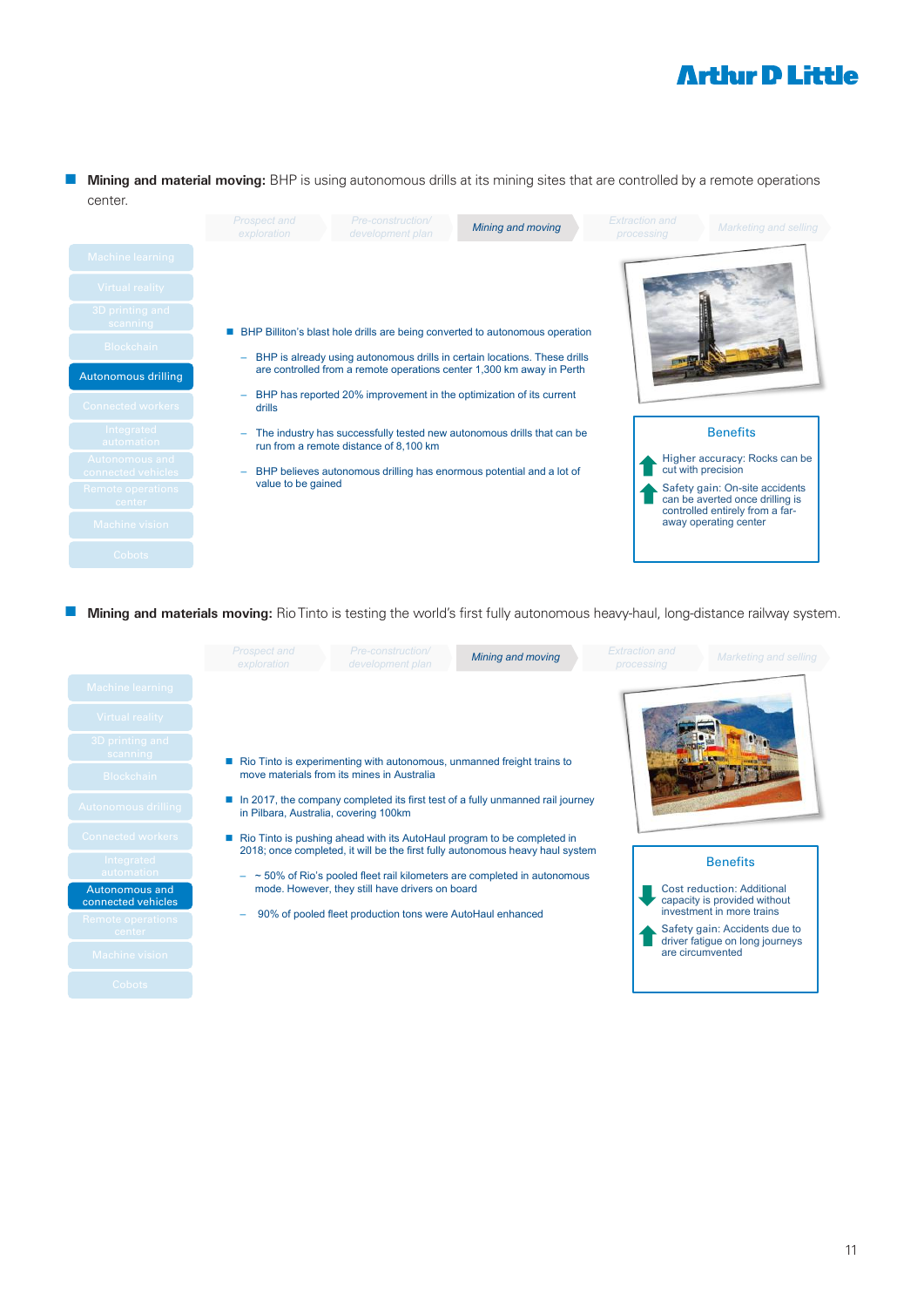■ **Extraction and processing:** Smart sorting via sensors improves the quality and grade of the extracted copper ore at BHP Billiton's mines.

|                                      | Prospect and<br>exploration       | Pre-construction/<br>development plan                               | Mining and moving                                                                                                                              | <b>Extraction and</b><br>processing | Marketing and selling                                                                   |
|--------------------------------------|-----------------------------------|---------------------------------------------------------------------|------------------------------------------------------------------------------------------------------------------------------------------------|-------------------------------------|-----------------------------------------------------------------------------------------|
| <b>Machine learning</b>              |                                   |                                                                     |                                                                                                                                                |                                     |                                                                                         |
| Virtual reality                      |                                   |                                                                     |                                                                                                                                                |                                     |                                                                                         |
| 3D printing and<br>scanning          |                                   |                                                                     |                                                                                                                                                |                                     |                                                                                         |
| Blockchain                           |                                   |                                                                     | As part of its precision mining project, BHP Billiton is using smart sorting via                                                               |                                     |                                                                                         |
| Autonomous drilling                  | and reducing costs for processing |                                                                     | sensors to measure the magnetic properties of copper, maximizing output                                                                        |                                     |                                                                                         |
| <b>Connected workers</b>             |                                   | mine in Chile, through which it is able to analyze the copper grade | BHP has attached sensors to bulk mining equipment in its Escondida                                                                             |                                     |                                                                                         |
| Integrated<br>automation             |                                   |                                                                     |                                                                                                                                                |                                     | <b>Benefits</b>                                                                         |
| Autonomous and<br>connected vehicles |                                   |                                                                     | The technology allows for improved quality of raw materials delivered to<br>plants and, hence, reduced energy and water usage to process these |                                     | Productivity increase: Use of<br>sensors improves quality and<br>grade of ore extracted |
| Remote operations<br>center          |                                   |                                                                     |                                                                                                                                                |                                     | <b>Cost reduction: Reduced</b>                                                          |
| Machine vision                       |                                   |                                                                     |                                                                                                                                                |                                     | energy and water usage                                                                  |
| Cobots                               |                                   |                                                                     |                                                                                                                                                |                                     |                                                                                         |

**n Marketing and sales:** Blockchain helps mining companies execute buying and selling transactions faster and ensure ethical working standards across the value chain.

|                                             | Prospect and<br>exploration                                                                            | Pre-construction/<br>development plan                      | Mining and moving                                                                                                                            | <b>Extraction and</b><br>processing | <b>Marketing and selling</b>                                                              |
|---------------------------------------------|--------------------------------------------------------------------------------------------------------|------------------------------------------------------------|----------------------------------------------------------------------------------------------------------------------------------------------|-------------------------------------|-------------------------------------------------------------------------------------------|
| Machine learning                            |                                                                                                        |                                                            |                                                                                                                                              |                                     |                                                                                           |
| Virtual reality                             |                                                                                                        |                                                            |                                                                                                                                              |                                     |                                                                                           |
| 3D printing and<br>scanning                 |                                                                                                        |                                                            |                                                                                                                                              |                                     |                                                                                           |
| <b>Blockchain</b>                           |                                                                                                        |                                                            | Blockchain is in early stages of development and industry acceptability.                                                                     |                                     |                                                                                           |
| <b>Autonomous drilling</b>                  | However, the metals and mining industry provides multiple potential<br>applications for the technology |                                                            |                                                                                                                                              |                                     |                                                                                           |
| <b>Connected workers</b>                    | ÷                                                                                                      |                                                            | Smart contracts and ledgers: Sellers upload their metal specifications<br>and buyers upload their buying requirements on blockchain. A match |                                     |                                                                                           |
| Integrated<br>automation                    |                                                                                                        | between the two results in a virtual contract being formed |                                                                                                                                              |                                     | <b>Benefits</b>                                                                           |
| <b>Autonomous and</b><br>connected vehicles |                                                                                                        | ensure for ethical mining and extraction                   | Proving prominence: Verifying the mining source of a diamond to                                                                              |                                     | Authenticity increase: The<br>buyer is sure of the metal's<br>source and its authenticity |
| <b>Remote operations</b><br>center          |                                                                                                        |                                                            |                                                                                                                                              |                                     | Revenue increment: Metal<br>sellers can demand a premium                                  |
| Machine vision                              |                                                                                                        |                                                            |                                                                                                                                              |                                     | on metals for which mining of<br>metals involved safe and ethical                         |
| Cobots                                      |                                                                                                        |                                                            |                                                                                                                                              |                                     | working conditions                                                                        |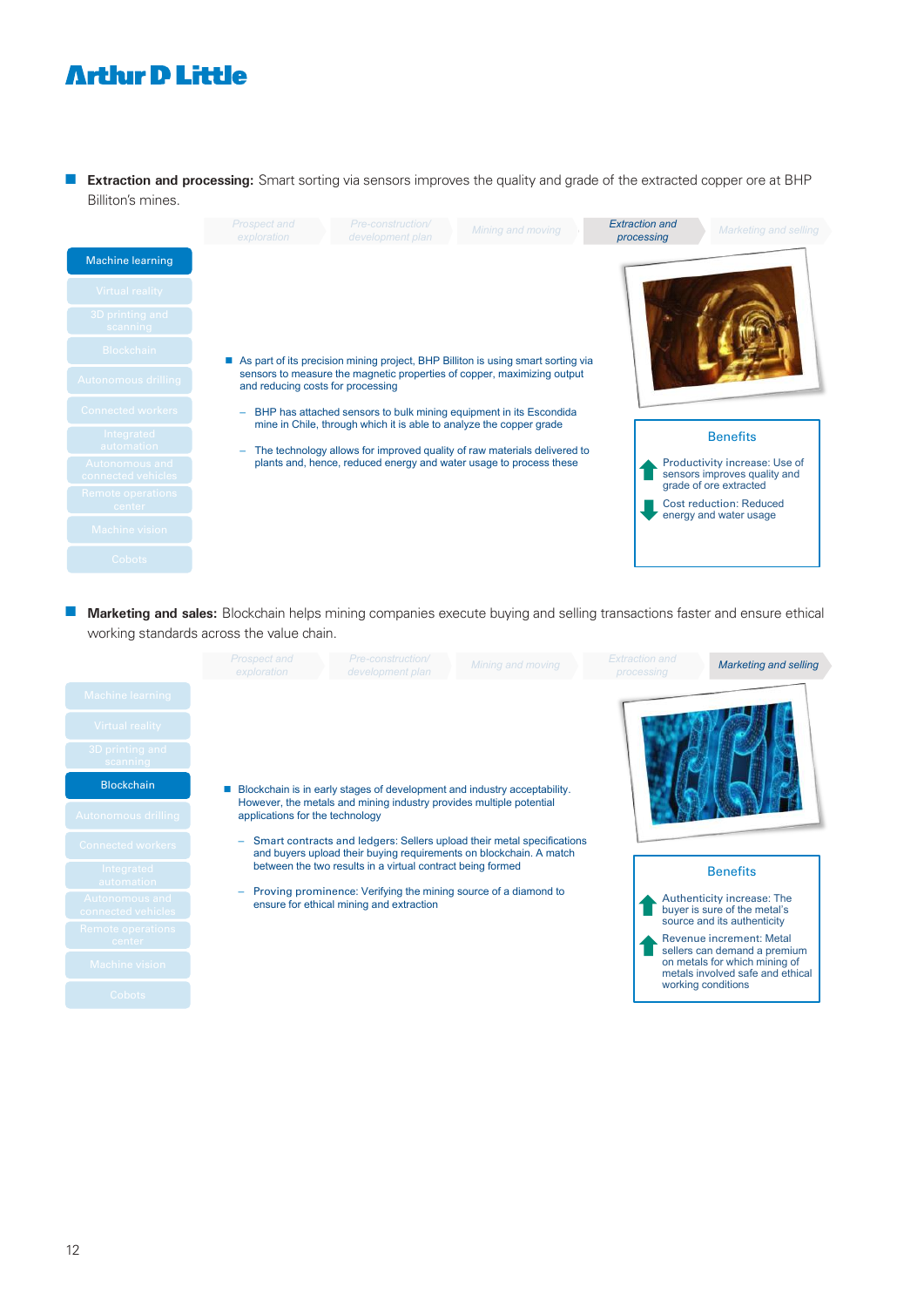## 7. What does this all mean for organizations?

Succeeding in digitalization requires mining companies to rethink their operating models.

Along with adopting the latest technologies, a successful digital transformation requires changes in the operating model of the organization. As with any large endeavor, the people and the culture form the backbone of a digital transformation, and the organization should acquire the right capabilities to succeed. Processes should be adapted to enable data-driven decisionmaking. The whole transformation may require revamping of the core systems and platforms.

Transforming the business model is part of the long-term topic for the metals & mining industry. This refers to digitally enhanced products and offering digital services. It requires demand to emanate from the ecosystem level (across customers, suppliers, etc.), and would be more difficult to drive for small players.

Digitally enabled organizations are the ones that will succeed and dominate in the future.

#### Figure 7: Adjustments needed for operating models to succeed in the digital era



Source: Arthur D. Little analysis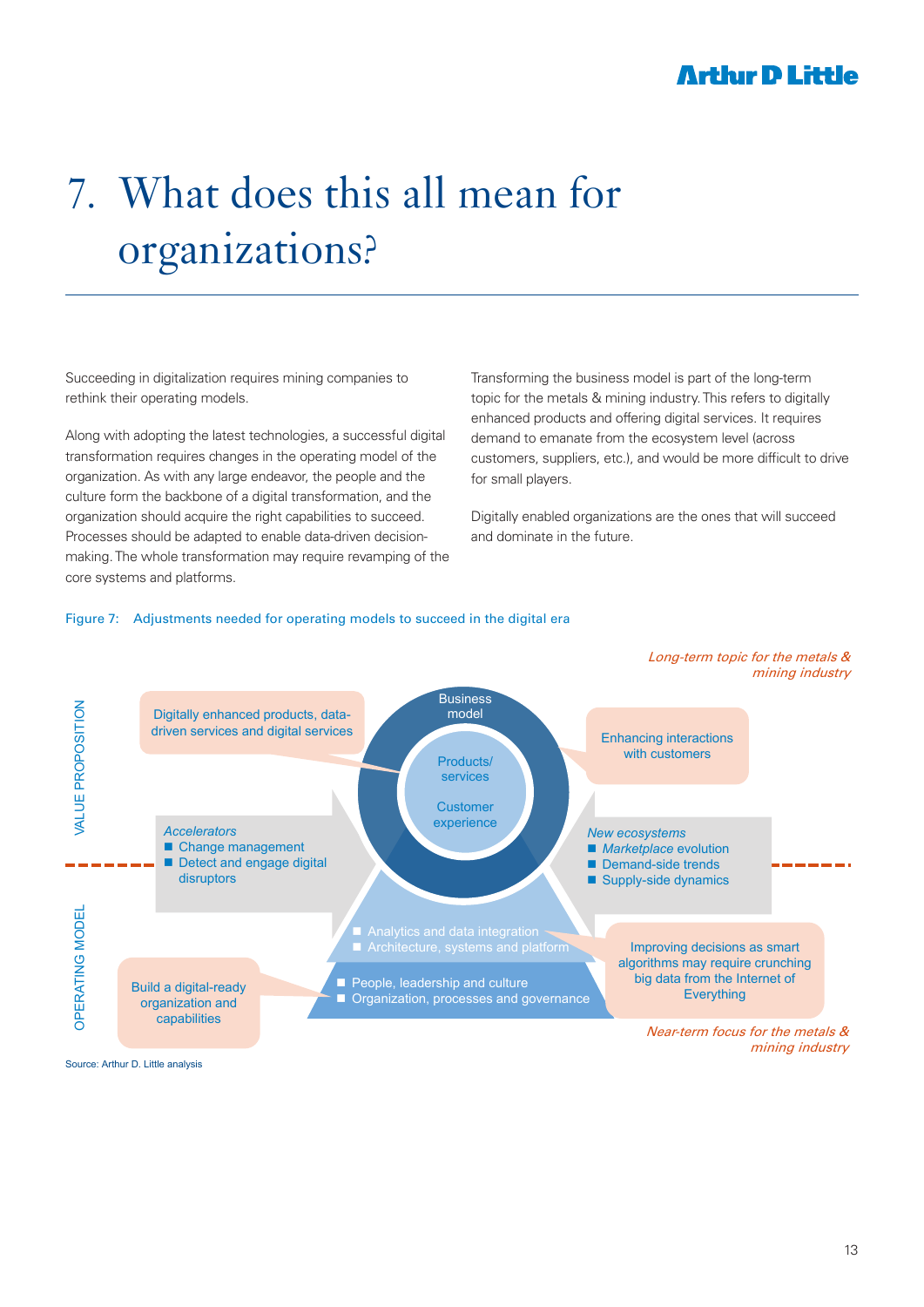## 8. Moving from "digital aware" to "digital native"

The organization should transform from digitally aware to digital native.

Introducing digitalization from an organization structure perspective will be an evolving process. Metals & mining companies will move from traditional organizations to digitally centric organizations of the future.

- **n Traditional organization:** This represents the "as-is" structure of the organization. There is no dedicated department for digitalization, and digital adoption is limited to one-off solutions in specific areas.
- **Digital-aware organization:** The organization is aware of the digital opportunities and digitalization forms an agenda for top management. However, digitalization is more top-down in the absence of a coordinated strategy. Implementation of digitalization at lower levels of the organization is limited.

**n Digital-centric/digital-native organization:** In a digitalcentric organization, every level is focused on digitalization and digital is embedded in day-to-day operations. This is the final state for any organization that aims to undertake the digitalization journey.

The key question is how an organization can move from a "digital-aware" to a "digital-native" state.

#### Figure 8: Moving from a traditional to a digital-centric organization

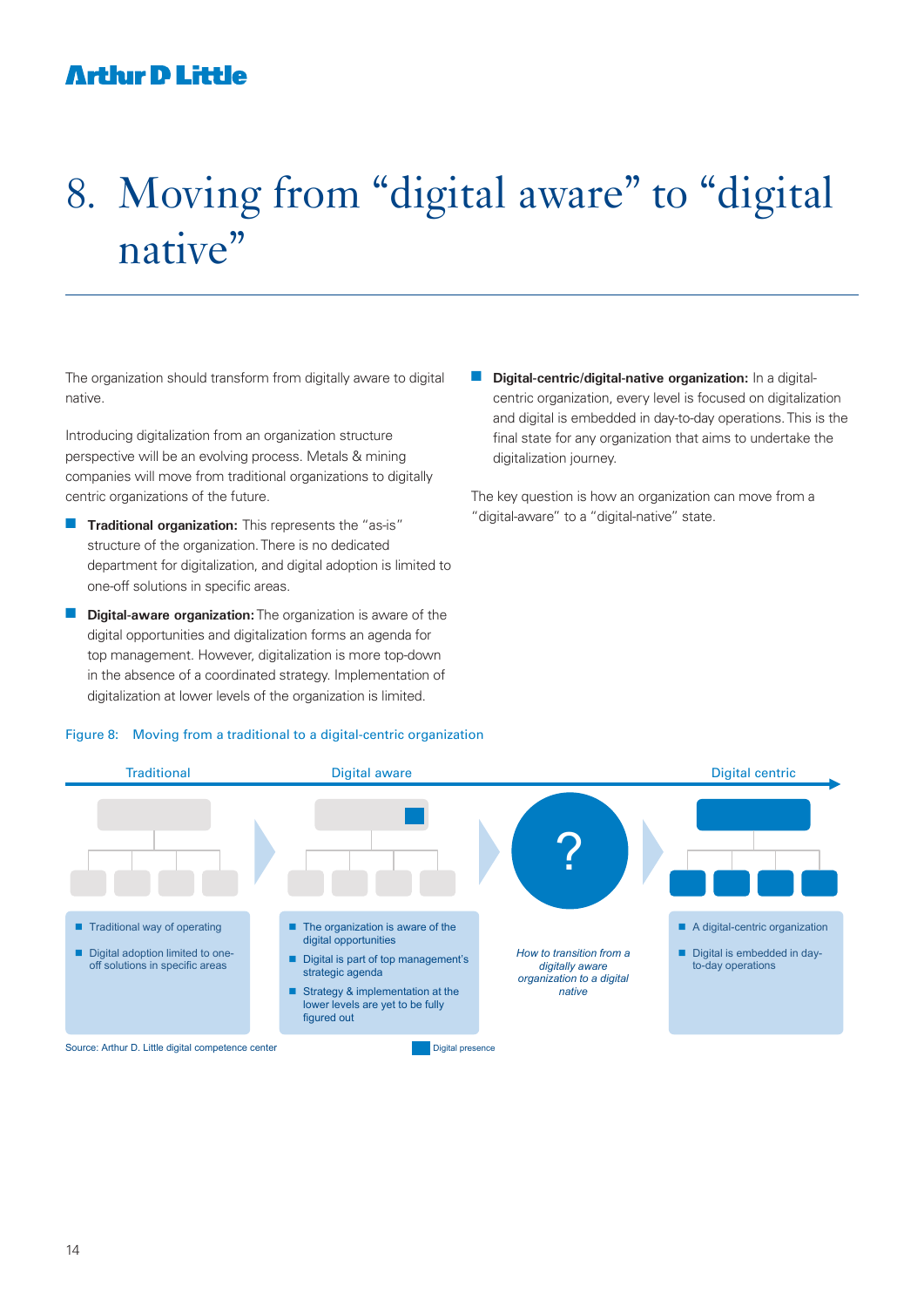## 9. How to enable successful transformation?

Successful transformation of the metals & mining sector should be enabled by the adoption of suitable organizational options.

Typically, organizations follow one of three structural options for digitalization:

### **Centralized model**

In this model, a separate central digital department is created within the organization to drive digitalization initiatives. This model is applicable when the organization is new to digitalization or embarking on a full-fledged digitalization program. This option is suitable when central steering and transformation support are needed. As there is a separate digital unit to drive the digitalization agenda, there is very clear accountability. However, there is also high resistance to change as everybody thinks they know better than the rest.

### **Integrated model**

In this model, each individual unit is made responsible for its own digitalization initiatives. This model is applicable when digitalization initiatives are limited to intra-department or business units and therefore have limited need for central

#### Figure 9: Organizational options available

steering. It also works when the departments/functions are autonomous. For example, when a mining company is organized by relatively independent geographies, each geography can drive its own digital agenda. As there is no central digital unit, there is unclear accountability on cross-functional (or cross-department) projects. However, there is also lower resistance to change and new, function-specific digital initiatives find higher acceptance.

### **Hybrid model**

This is a combined version of centralized and integrated models. There is a central digital unit and each department has a digital office. This model is applicable when central coordination is required, while the individual initiatives are department specific. For example, when a mining company is organized by functions and most digitalization initiatives are concentrated on one step of the value chain (such as the extraction process), the individual unit can implement the digital initiative while the central unit performs strategic steering. A downside of this model is difficulty in defining clear accountabilities across the central and individual units. This model could have higher momentum towards change, provided that the central unit and departments are aligned on their roles in the digitalization process.

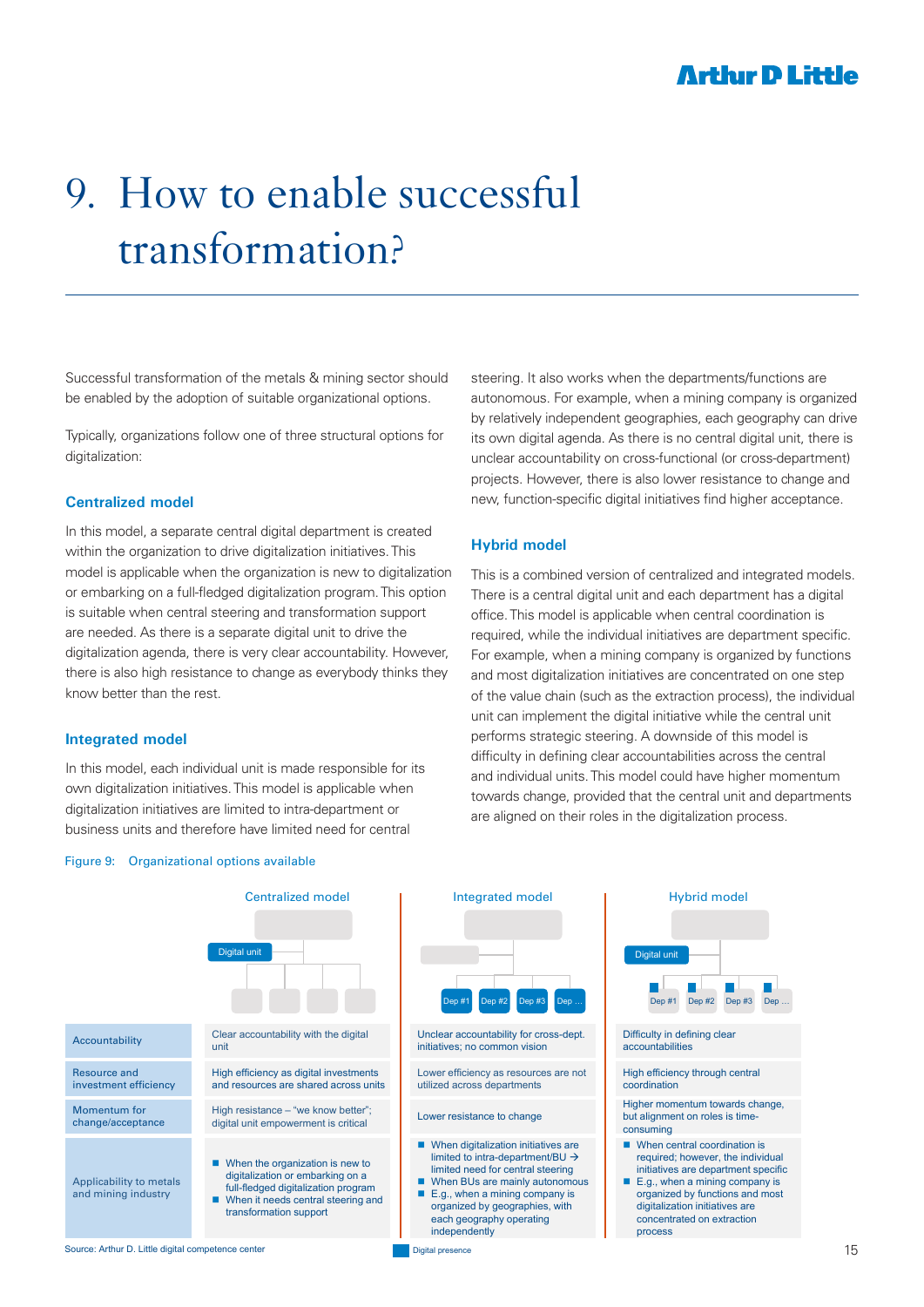## 10.Key suggestions for navigating successful digitalization

Arthur D. Little suggests a phased approach combining technological and softer aspects for the mining companies looking to adopt digitalization.

### **As-is assessment**

Assess the maturity of the metals & mining organization with respect to digital capabilities and analyze existing operations to identify enhancement areas.

#### **Opportunity identification**

Identify digitalization opportunities, evaluate and prioritize them based on the organization's digital vision, detail the opportunities for adoption, and identify requirements across organization, capability, and technology dimensions.

#### **Pilot execution**

Select opportunities for piloting, define KPIs for measuring success, and execute pilots in a controlled environment. After the pilot, extract the key learnings.

#### **Organization transformation**

Design a transformation program; develop a roadmap and implement selected digital technologies; define transformation mandates; resource needs; and implement the organization transformation model.



#### Figure 10: ADL's approach to combining technological and softer aspects for mining companies looking to adopt digitalization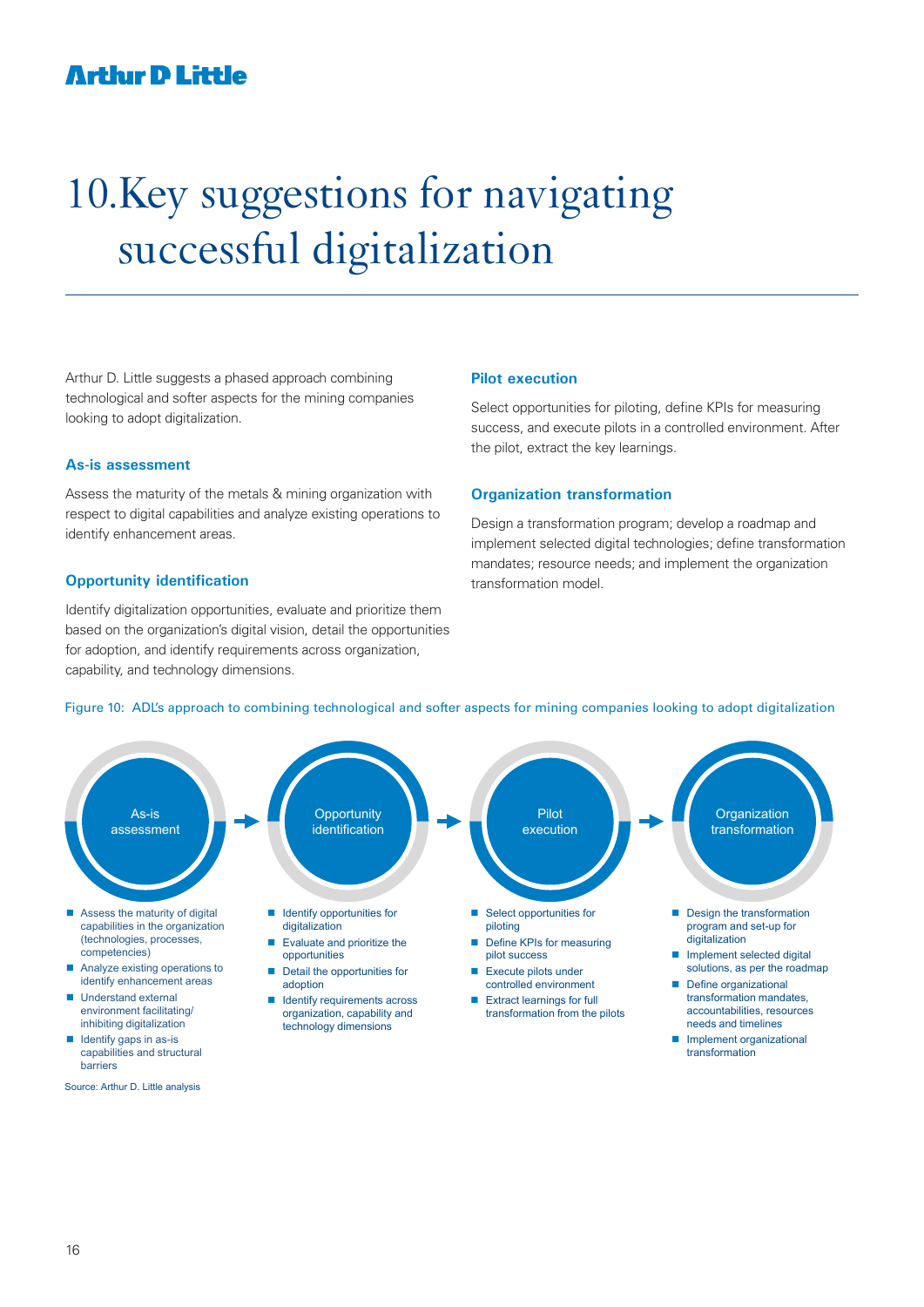## 11.Our experience in the metals & mining sector

Arthur D. Little is one of the leaders in innovation consulting, covering various aspects of Industry 4.0 across a broad range of sectors.

We work extensively across the above-mentioned topics, helping global metals & mining, as well as broader industrial goods clients, to achieve excellence in operations, capital stewardship, procurement and supply chain, and organizational and technological development. Our experts have delivered successful projects across the mining value chain and beyond, covering ferrous, base and precious metals, energy (thermal coal), and other minerals.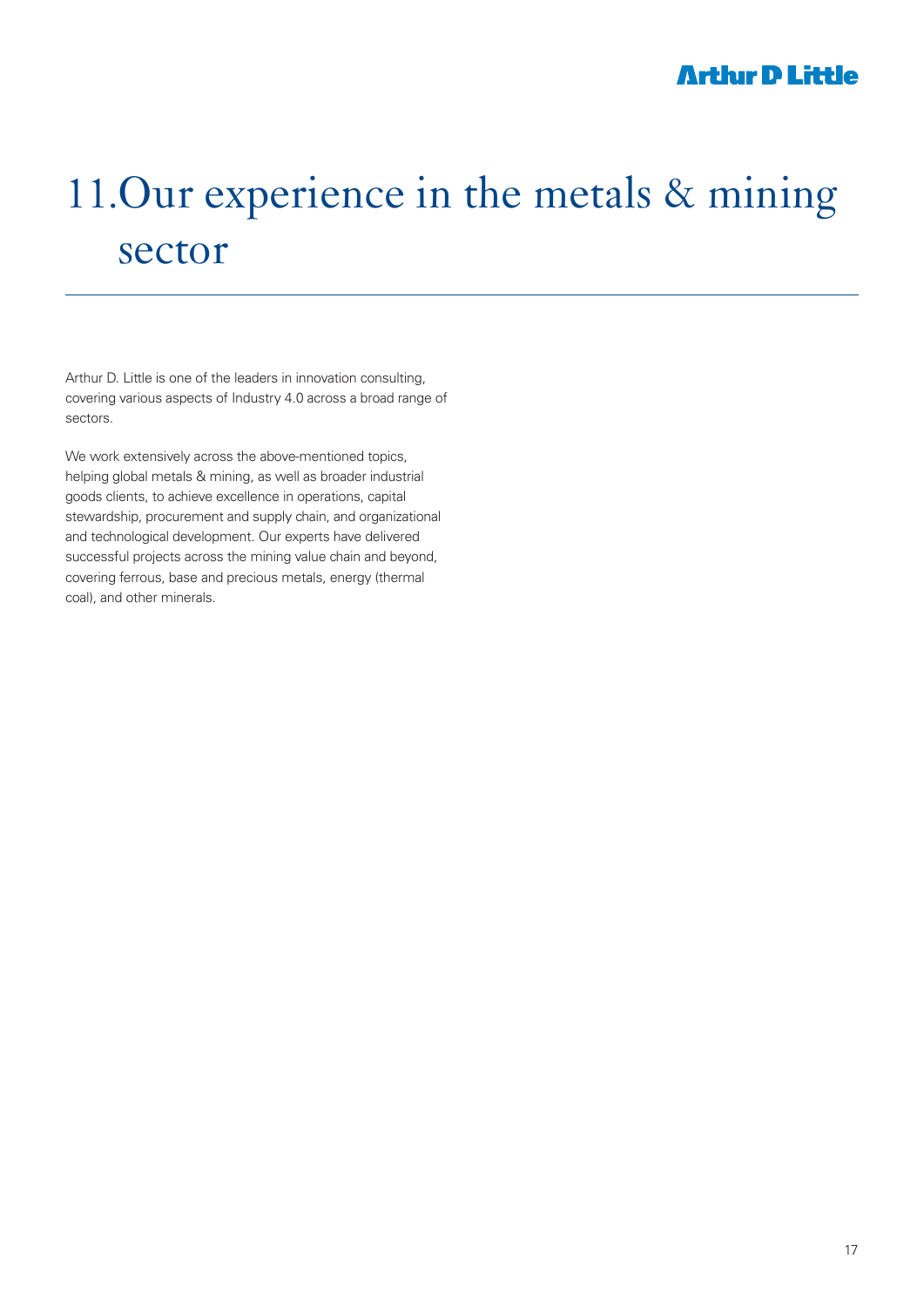## **Notes**

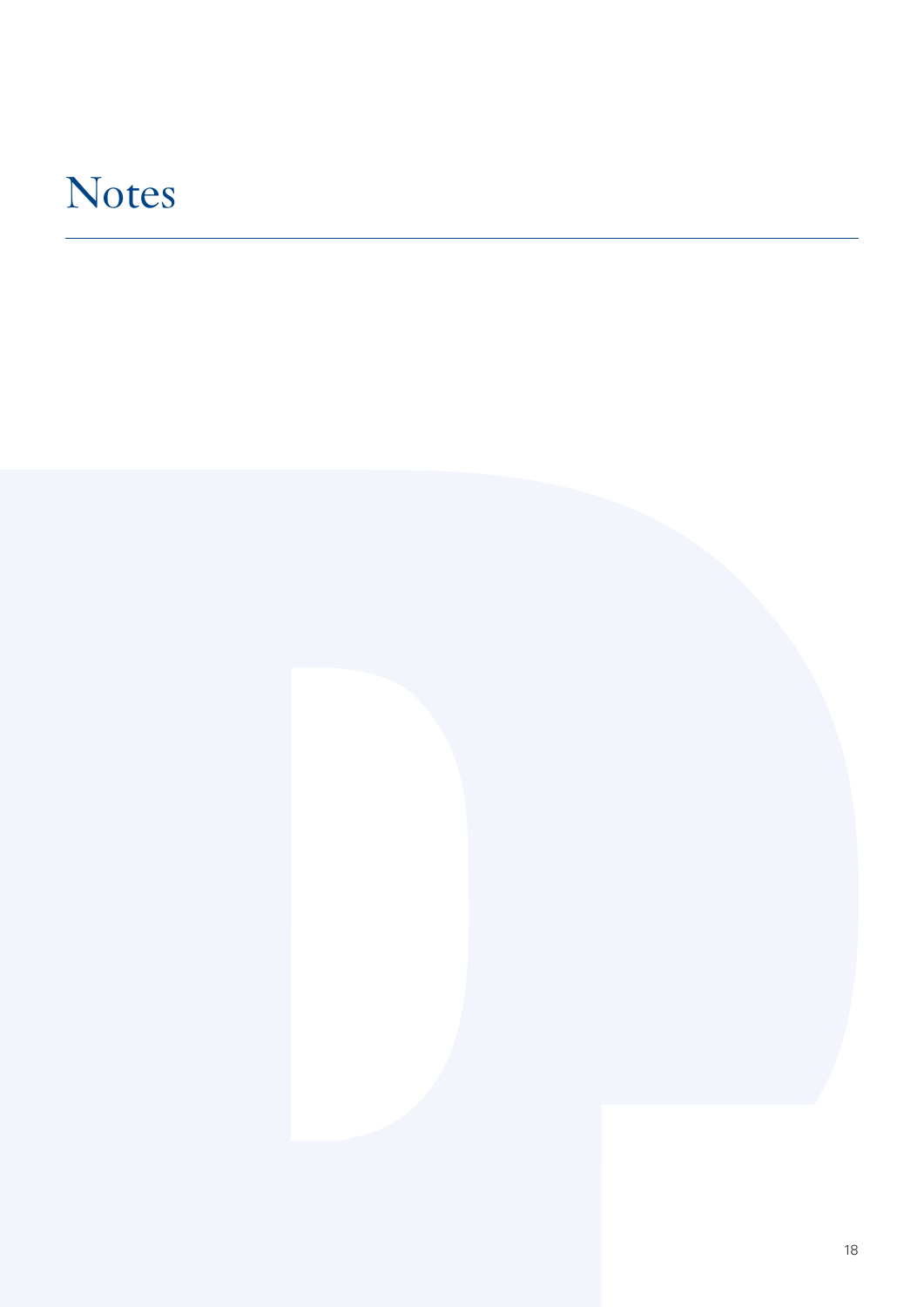## **Contacts**

If you would like more information or to arrange an informal discussion on the issues raised here and how they affect your business, please contact:

Austria Karim Taga taga.karim@adlittle.com

Belgium Alain Sepulchre sepulchre.alain@adlittle.com

China Russell Pell pell.russell@adlittle.com

Czech Republic Dean Brabec brabec.dean@adlittle.com

France Vincent Bamberger bamberger.vincent@adlittle.com

Germany Michael Kruse kruse.michael@adlittle.com

India Srini Srinivasan srinivasan.srini@adlittle.com

Italy Saverio Caldani caldani.saverio@adlittle.com Japan Yuma Ito ito.yuma@adlittle.com

Korea Chulseung Son son.chulseung@adlittle.com

Latin America Daniel Monzon monzon.daniel@adlittle.com

Levant Region Allbert Kostanian kostanian.allbert@adlittle.com

Middle East Jaap Kalkman kalkman.jaap@adlittle.com

The Netherlands Martijn Eikelenboom eikelenboom.martijn@adlittle.com

Norway Lars Thurmann-Moe thurmann-moe.lars@adlittle.com

Russian Federation Alexander Ovanesov ovanesov.alexander@adlittle.com **Singapore** Yusuke Harada harada.yusuke@adlittle.com

Spain Juan Gonzàlez gonzalez.juan@adlittle.com

Sweden Lars Thurmann-Moe thurmann-moe.lars@adlittle.com

**Switzerland** Michael Kruse kruse.michael@adlittle.com

**Turkey** Coskun Baban baban.coskun@adlittle.com

UK Stephen Rogers rogers.stephen@adlittle.com

USA Bob Peterson peterson.bob@adlittle.com